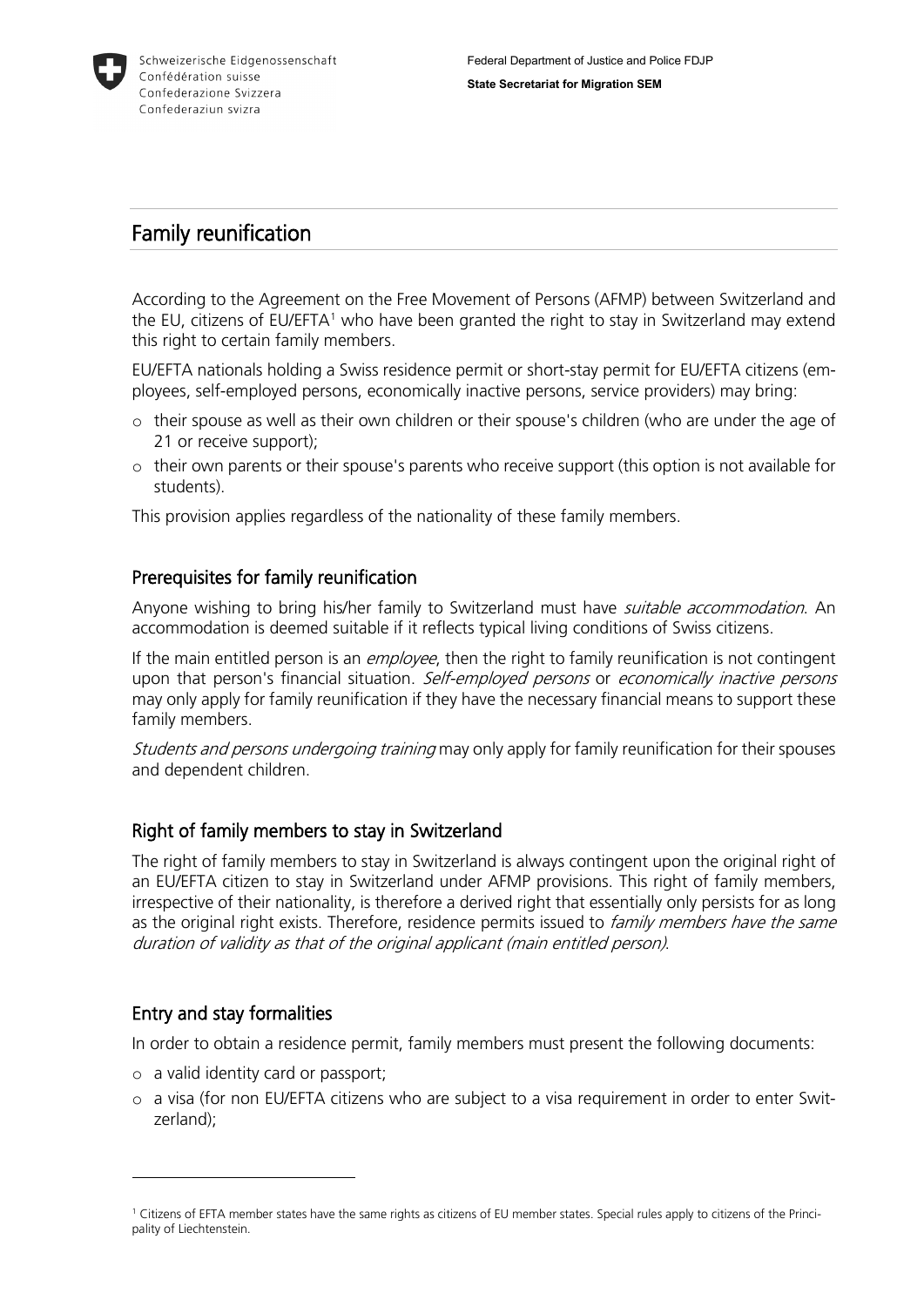- o a certificate issued by the authorities of the country of origin confirming that the person is a family member of the EU/EFTA citizen living in Switzerland;
- o for persons (relatives in the ascending and descending lines, e.g. parents, grandparents, children) who will be receiving support from the EU/EFTA citizen, a certificate issued by the authorities of the country of origin confirming that an EU/EFTA citizen living in Switzerland has agreed to provide support for the person or that the person will live in the same house as the said EU/EFTA citizen.

### Access to the labour market

Regardless of their nationality, persons who come to Switzerland by virtue of family reunification (their spouse as well as the children who are under the age of 21 or receive support) have the right to work anywhere in Switzerland and in the branch of their choice. They may also work in a self-employed capacity.

However, relatives in the ascending line who enter Switzerland by virtue of family reunification, do not have the right to work.

### Equal treatment

Foreign nationals entitled to enter Switzerland for the purpose of taking up employment or selfemployment, as well as eligible family members, may not be treated any differently than Swiss citizens:

- o Generally, they shall receive the same tax and social benefits as Swiss citizens.
- o The children of a foreign national who legally resides in Switzerland (regardless of whether he/she is economically active or inactive) may enrol in general education and vocational education and training under the same conditions as the children of Swiss citizens.

#### Change in family situation: divorce or death

In the event of divorce or death of an EU/EFTA citizen, his/her spouse may claim an original right to stay in Switzerland if the said spouse is economically active or meets the requirements for residence without gainful employment.

In the case of **divorce**, family members lose their right to remain in Switzerland; in other words, their right to stay must be established by some other means, e.g. EU/EFTA citizens may claim their right to stay under the AFMP; if they are economically inactive, they must demonstrate that they have adequate financial resources to remain in Switzerland.

In the case of **death** of an economically active person holding a Swiss residence permit for EU/EFTA citizens, family members who were living with this person at the time of his/her death may remain in Switzerland if one of the following conditions are met:

- o the economically active person held a Swiss residence permit for EU/EFTA citizens for at least two years before he/she died;
- o the death was caused by a work-related accident or illness; or
- o the spouse (of the deceased economically active person) holds Swiss citizenship or lost this citizenship through marriage.